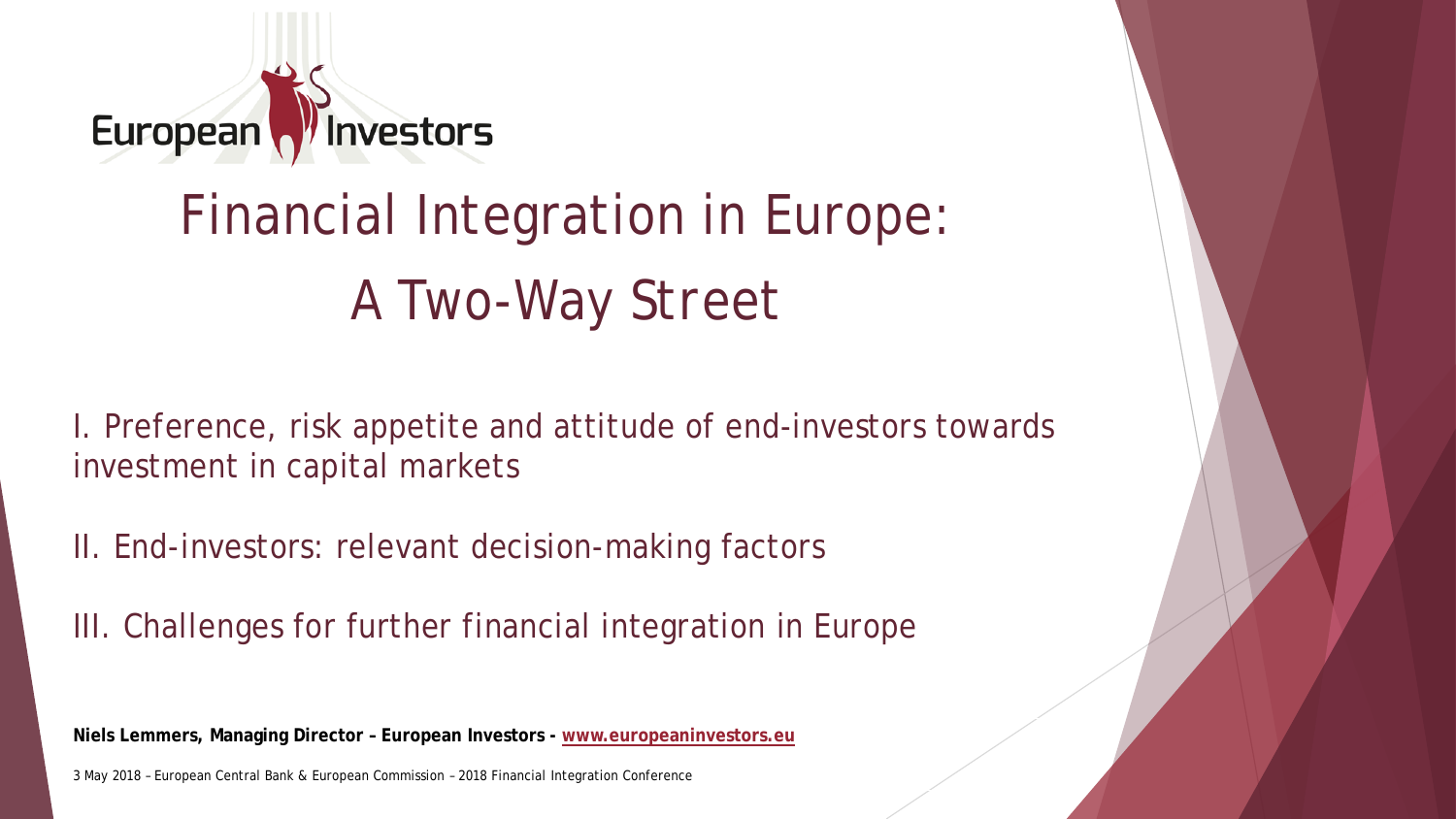



Results from the quarterly survey 2018 by European Investors. Results based on the responses out of a sample of 41.000 end-investors.

**Niels Lemmers, Managing Director – European Investors - www.europeaninvestors.eu**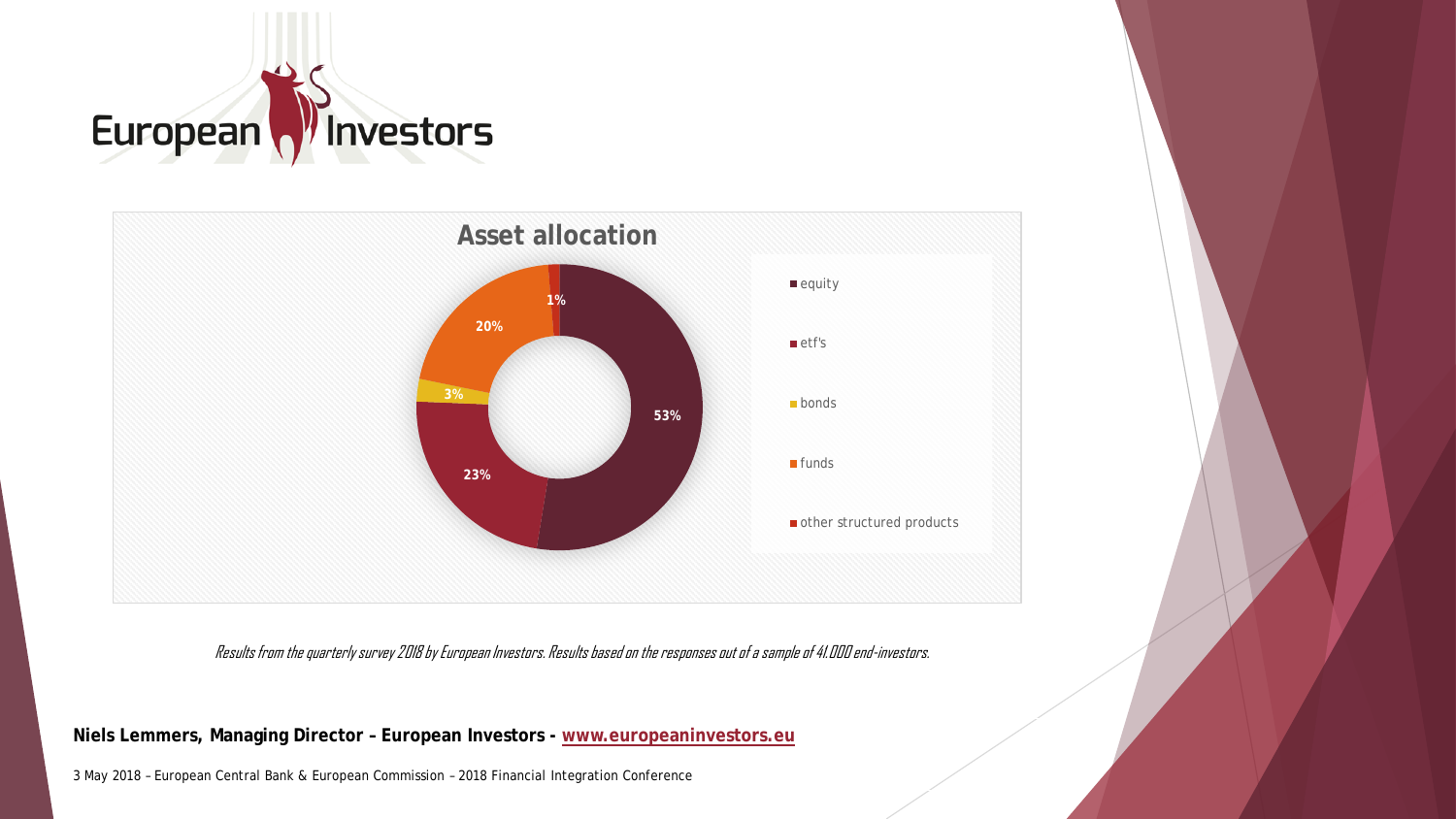



**Niels Lemmers, Managing Director – European Investors - www.europeaninvestors.eu**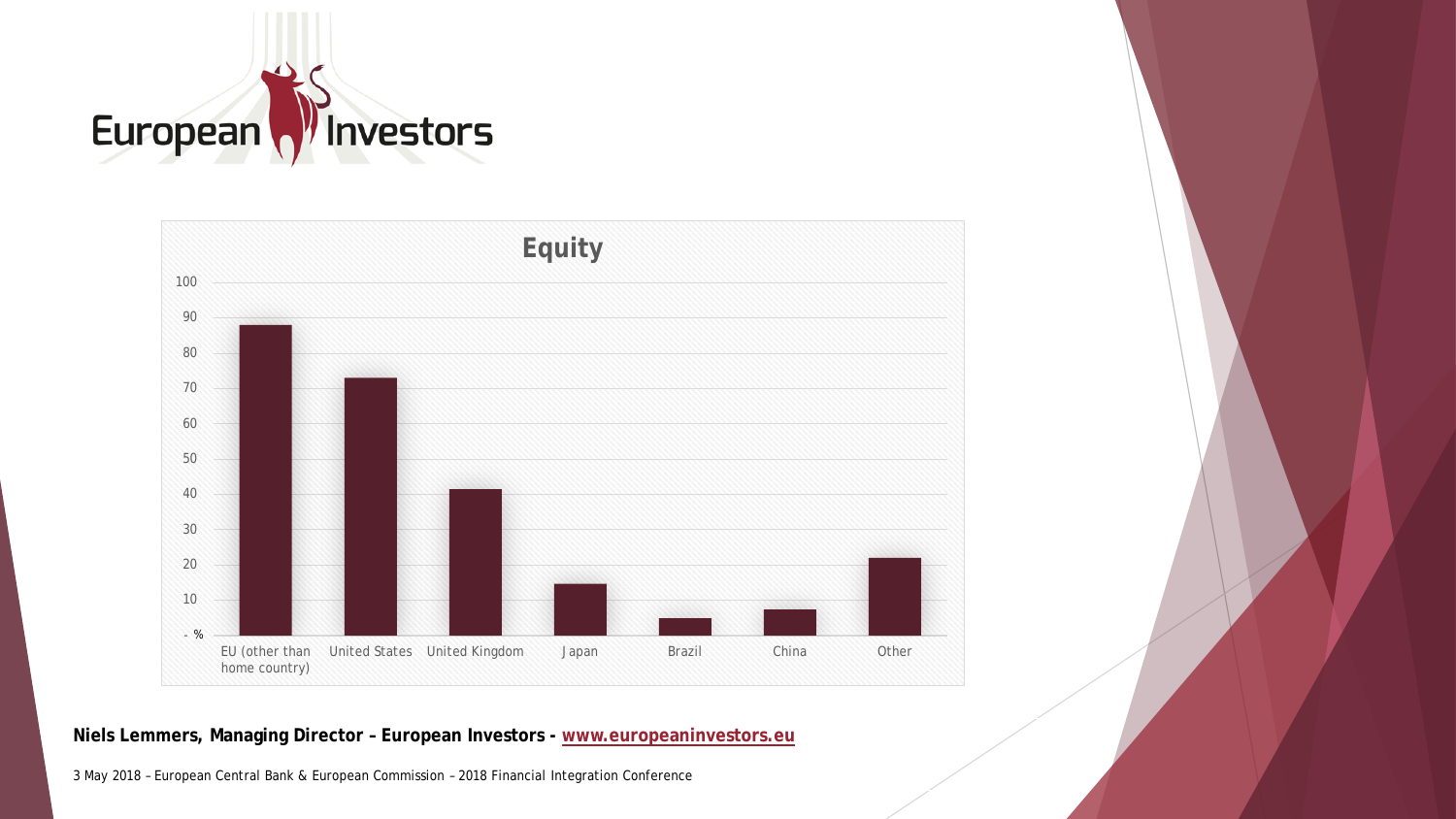



**Niels Lemmers, Managing Director – European Investors - www.europeaninvestors.eu**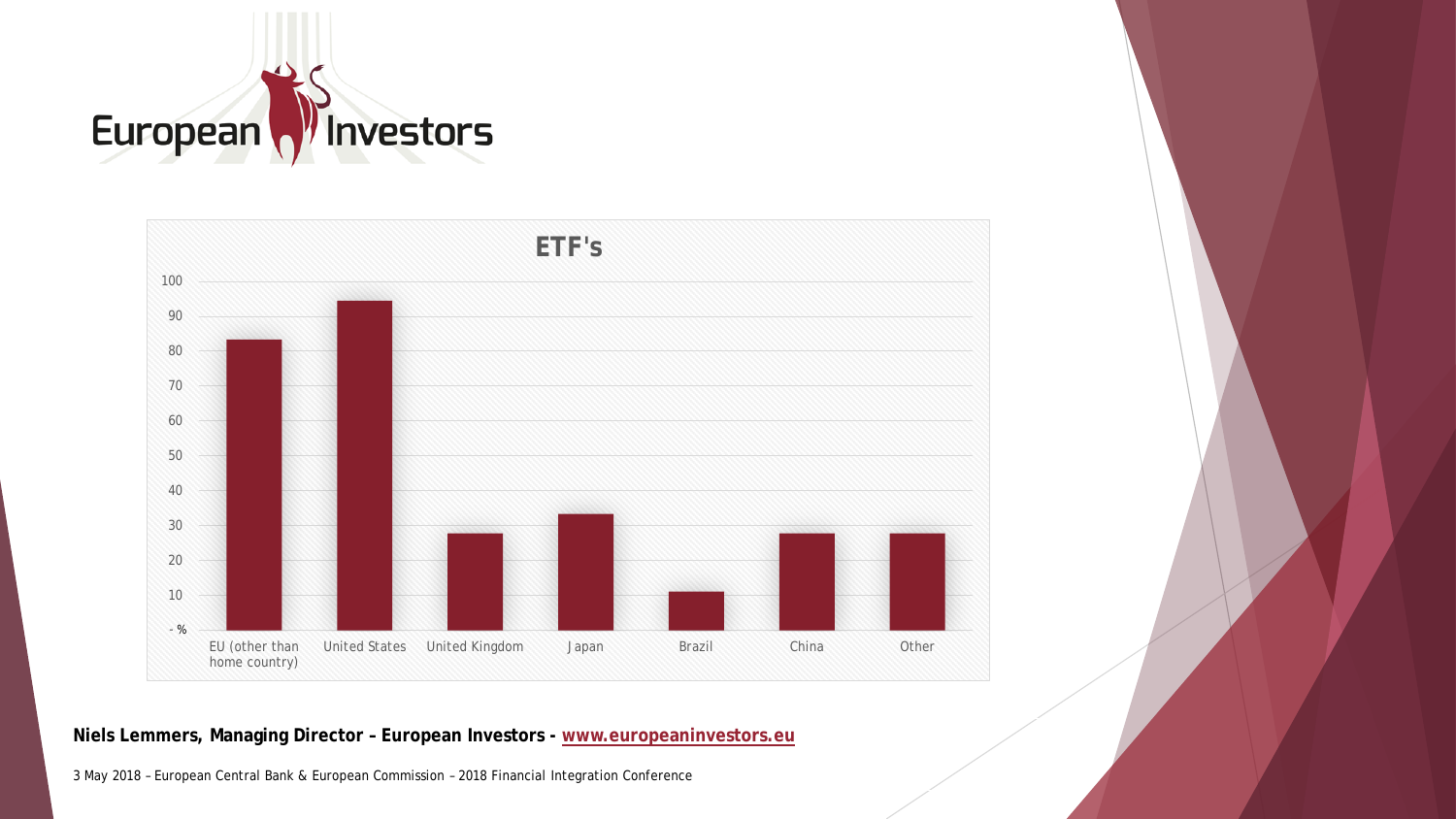

## End-investors: relevant decision-making factors



Results from the annual survey 2017 by the European Investors together with the Dutch Investors' Association VEB. Results based on the responses out of a targeted sample of 4.000 end-investors.

**Niels Lemmers, Managing Director – European Investors - www.europeaninvestors.eu**